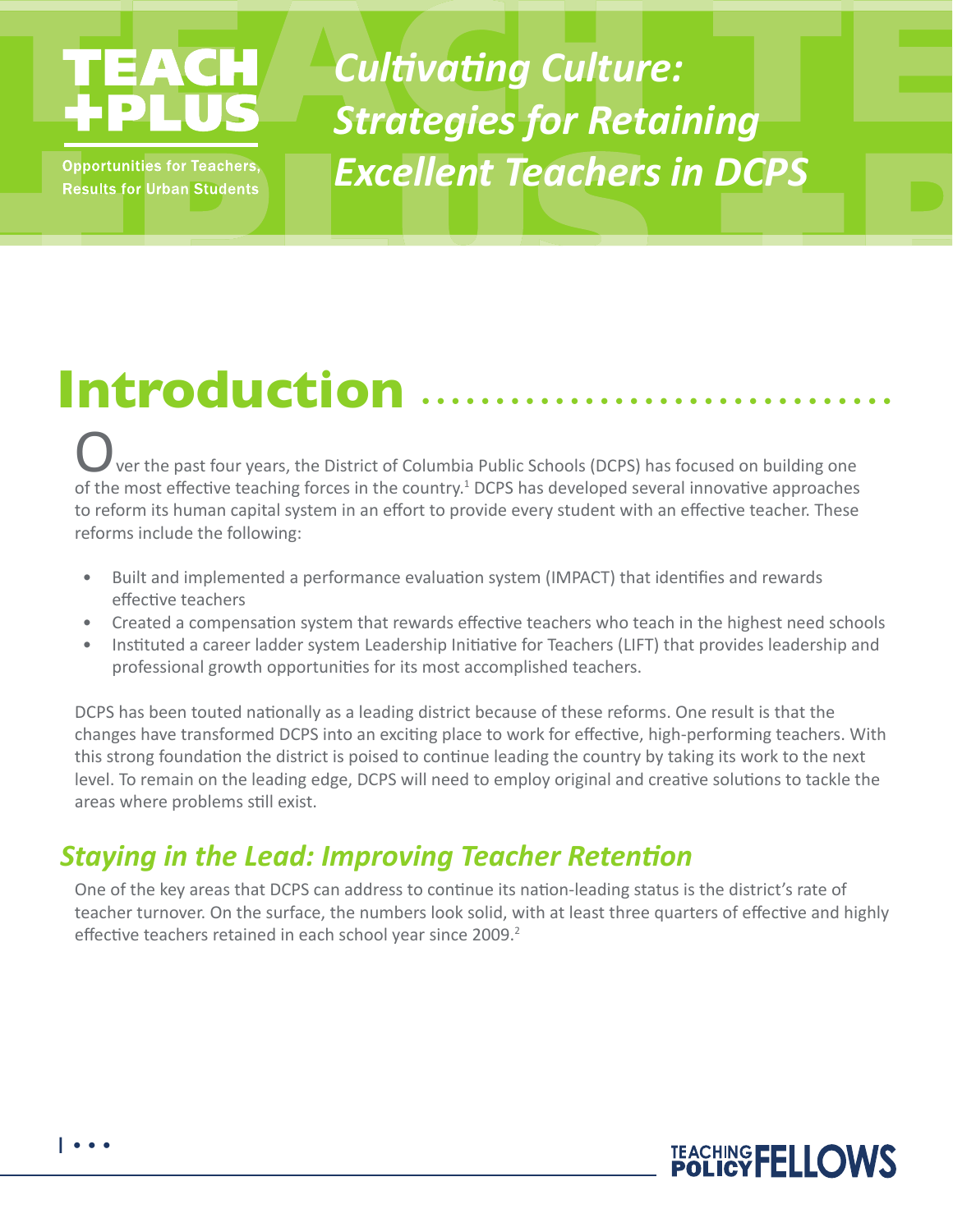The overall retention numbers obscure two critical pieces of data. First, despite recent improvements in the number of highperforming teachers in high-need schools, the gap between lowincome students' access to outstanding teaching and that of their more affluent peers persist. At low-poverty schools, 94.6 percent of teachers were rated effective or highly-effective in 2011-12. At high-poverty schools, 85.8 percent were rated either effective or highly-effective. However, if you look only at the number of highlyeffective teachers, there is a much wider gap. The data shows that low-poverty schools had more than three times as many teachers rated highly-effective (37.8 percent) as high-poverty schools (12.3 percent).3

Second, teachers in low-poverty and high-poverty schools are

*Low-Poverty Schools Have Three Times as Many Highly-Effective Teachers*



being retained at different rates. From the 2010-11 school year to the 2011-12 school year, (the most recent year for which disaggregated data is available), 78.3 percent of teachers stayed at low-poverty schools, while only 67.4 percent stayed at high-poverty schools. When that data is further disaggregated by 'movers' and 'leavers', we find that at high-poverty schools, 8.1 percent of teachers moved to another school while 24.5 percent left DCPS. At low- poverty schools, 4.8 percent moved to a different school while 16.9 percent left DCPS.4 The data shows that DCPS still loses far too many of its most talented teachers and too few of those teachers teach at the highest-poverty and highest-needs schools.

#### *More Teachers Leave High Poverty Schools in DCPS*



*During the past seven years, I have worked with five different biology teachers, four math teachers and three English teachers. When these teachers left, our entire school community felt their loss.When teachers have to re-create relationships on an annual basis, the energy that could be spent on students is channeled elsewhere. In an urban school, harnessing this energy is critical to appropriately preparing students for college and careers. – Jessica Levknecht, High School Latin Teacher*

#### *Staff Culture is Integral to Why Teachers Leave DCPS*

This year the 2014 Washington, D.C. Teaching Policy Fellows have sought to understand why DCPS' teacher attrition rate is still too high. Anecdotal evidence from our and our colleagues' experiences indicates that DCPS struggles to retain its top teachers because of issues related to staff culture. What matters most in our decisions to stay or leave a school is the collegial relationships between us, our colleagues and our principal that allow us to work together productively to help our students grow academically. A case study report by TNTP notes that teachers selected factors like school leadership, workload and school culture as the top three factors for leaving DCPS schools. TNTP refers to a district's top teachers as *irreplaceables* and defines them as the teachers rated highly-effective under DCPS' IMPACT evaluation system.<sup>5</sup> TNTP's research also shows that "in nearly 40 percent of DCPS schools, more than one-third of teachers said they

### TEACHING FELLOWS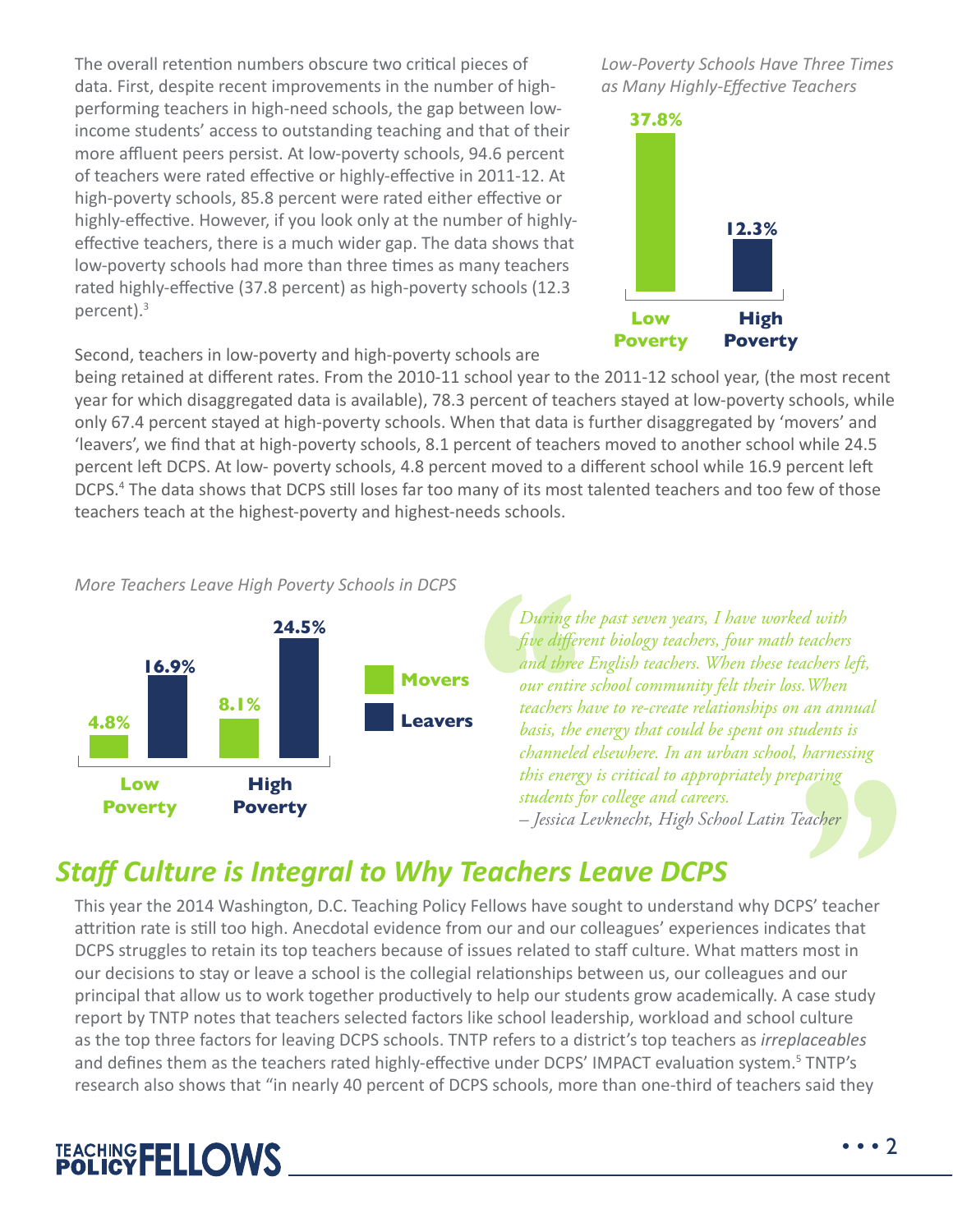were dissatisfied with their school's overall morale and culture" and highly-effective teachers "planned to leave DCPS schools with weak instructional cultures at nearly twice the rate of those at schools with strong instructional culture."6

TNTP's finding that staff culture is a major factor for why top teachers leave their schools is consistent with findings from similar research. In an analysis of survey data on conditions of work in Massachusetts, Johnson et al. find that among nine key elements of conditions of work, the three most important to teachers' plans to stay in their school are collegial relationships, principal leadership and school culture.7 A recent study by Boyd et al. finds that their "analyses point to the importance of working conditions and particularly of administrative support in teacher retention."<sup>8</sup> And in their report, Building and Sustaining Talent, The Education Trust found that "two conditions consistently emerge in research as especially important to teachers: school leadership and staff cohesion."9

Both TNTP's and other national research confirm our own experiences of why we have seen so many of our colleagues leave our schools. A member of this year's Teaching Policy Fellows' cohort describes it this way:

*Early on in my teaching career, I spent a few years in a school with knowledgeable, dedicated staff but with limited opportunities to build the kinds of trusting, professional relationships necessary to best leverage one another's strengths. Ultimately, I made the tough decision to leave for another school where open, frequent feedback and collaboration would be embedded in a very thoughtful approach to building and maintaining a strong staff culture. –Claire Steinbeck, Early Elementary Special Education Teacher*

#### *Improving Staff Culture is Key to Improving Retention*

Every so often, news reports extol a company's efforts at creating strong staff cultures to attract and retain top employees. These businesses understand that staff culture is critical to their success because human capital is their greatest asset. However, we often ignore the importance of staff culture when it comes to our schools. If

*I realize that it is the community that the system of individuals creates, when the right support is provided and the right vision is set, that draws me back. – Anna Salzberg, Middle School English Teacher*

successful business leaders understand the importance of strong, healthy staff cultures, why don't school and district leaders? Emulating successful businesses is not the only reason that school and district leaders should pay closer attention to building strong staff cultures. Research shows that building a strong staff culture is critical to retaining teachers and may have impact on student achievement growth. For example, researchers in Massachusetts found "evidence to suggest that the conditions of work are important predictors of student achievement growth in Massachusetts."10 These findings align with findings from research of working conditions and student achievement in North Carolina.<sup>11</sup> To improve the retention of its top teachers and ensure those teachers are at the schools that need them most, DCPS should emulate successful businesses and take seriously the issue of staff culture.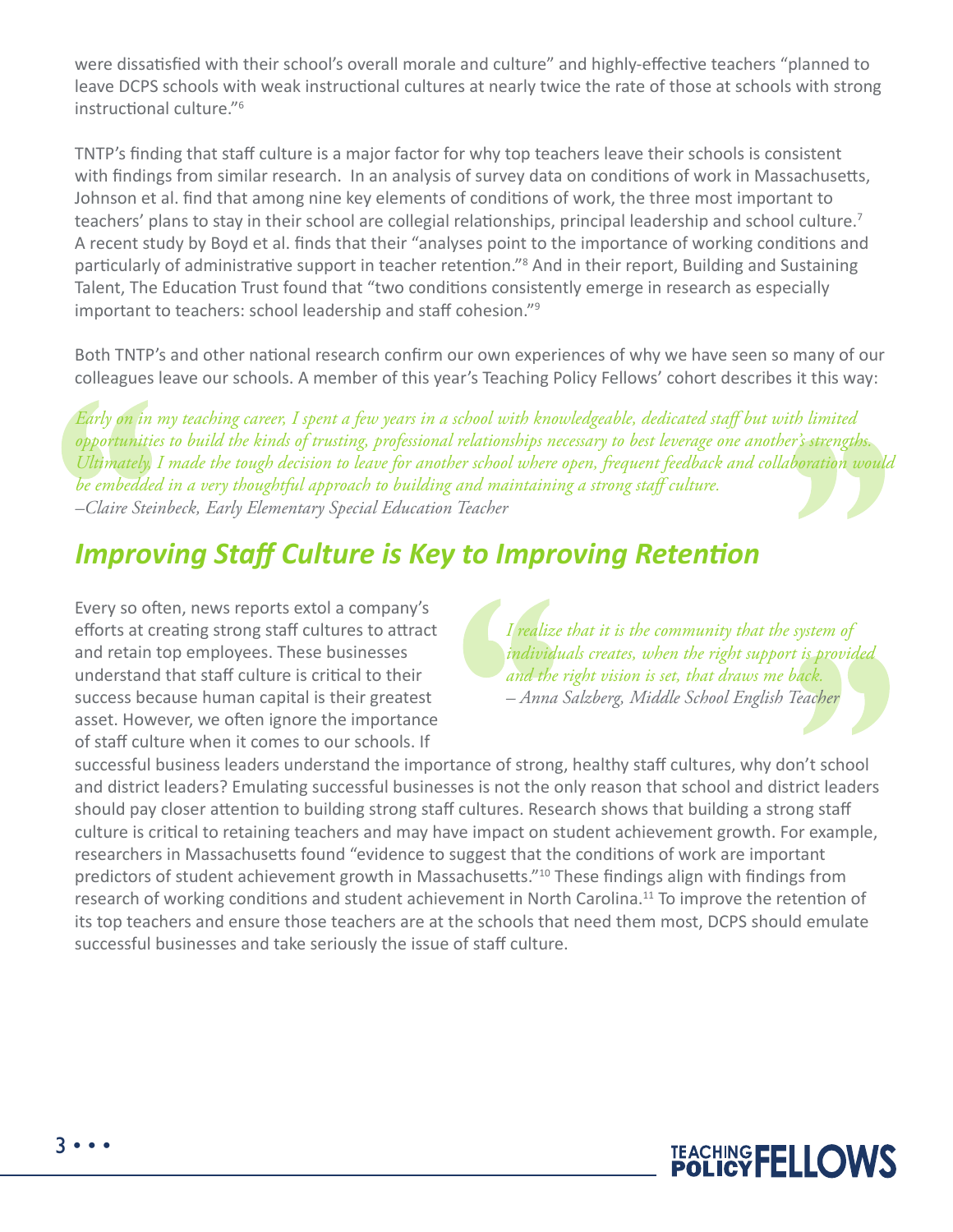## **Recommendations**

In order to improve the retention of high-performing teachers in their schools, we recommend that DCPS take the following steps:

*Recommendation 1:***Increase opportunities for DCPS teachers to combine teaching and coaching responsibilities through hybrid roles.**

A key component of strong staff culture is the ability of teachers to work together to improve their own practice while increasing student academic growth. Formalizing ways in which colleagues can support each other's development will go a long way towards helping to improve staff culture and teacher retention at DCPS schools. One way to do this is by creating hybrid roles

*Engaging teachers in meaningful dialogue about practice supports and develops them. It shows them that they are valued as intelligent professionals. New and veteran teachers alike appreciate reflective conversation about their practice as a mechanism for continuous growth, collaboration, and as an incentive to stay.*

*– Corinne Rucker, Former Elementary School Teacher*

that allow current teachers to take on instructional coach roles while scaling back their classroom teaching responsibilities. DCPS should offer schools the freedom and support to create clearly defined opportunities for strong classroom teachers to shift into such roles, where they are compensated, held accountable, and can grow in their ability to coach their peers. Central to this is the idea that teacher-coaches be given sufficient time to perform their coaching duties adequately while maintaining their ability to be strong teachers in their classrooms. *We have outlined additional thoughts on how this might work in Appendix A*.

#### *A Word about the Current State of Coaching*

Our proposal seeks to improve on DCPS' current coaching structure by building on a new DCPS initiative designed to give schools more freedom to design leadership positions and staff them with hybrid teachers. DCPS currently employs instructional coaches that provide coaching focused on math and literacy. Our experience under the current model is that teachers in subjects other than math and ELA (e.g. history, art, etc.) get very little or no coaching in their content area. In addition to insufficient coaching in other content areas, teachers may not get coaching they might need for specific groups of students e.g. special education and English Language Learners. Furthermore, the ratio of teacher to coach is too great for each teacher to get the support he or she needs to improve instructional practice. Often, the most effective teachers, who crave critical feedback to improve their practice, get the least access to coaching resources. Top teachers could help reduce the teacher to coach ratios, provide more targeted, individualized support for their colleagues and become experts in particular instructional approaches or content areas.

The benefits of hybrid teacher-coaches are two-fold. First, top teachers who want to have a broader impact in their school but want to also continue as classroom teachers could do so. Second, through the practice of helping other teachers, they will strengthen their own practice. With this type of growth opportunity, we believe top teachers will be more likely to stay at their schools, as will their colleagues who are receiving their coaching.

### TEACHING FELLOWS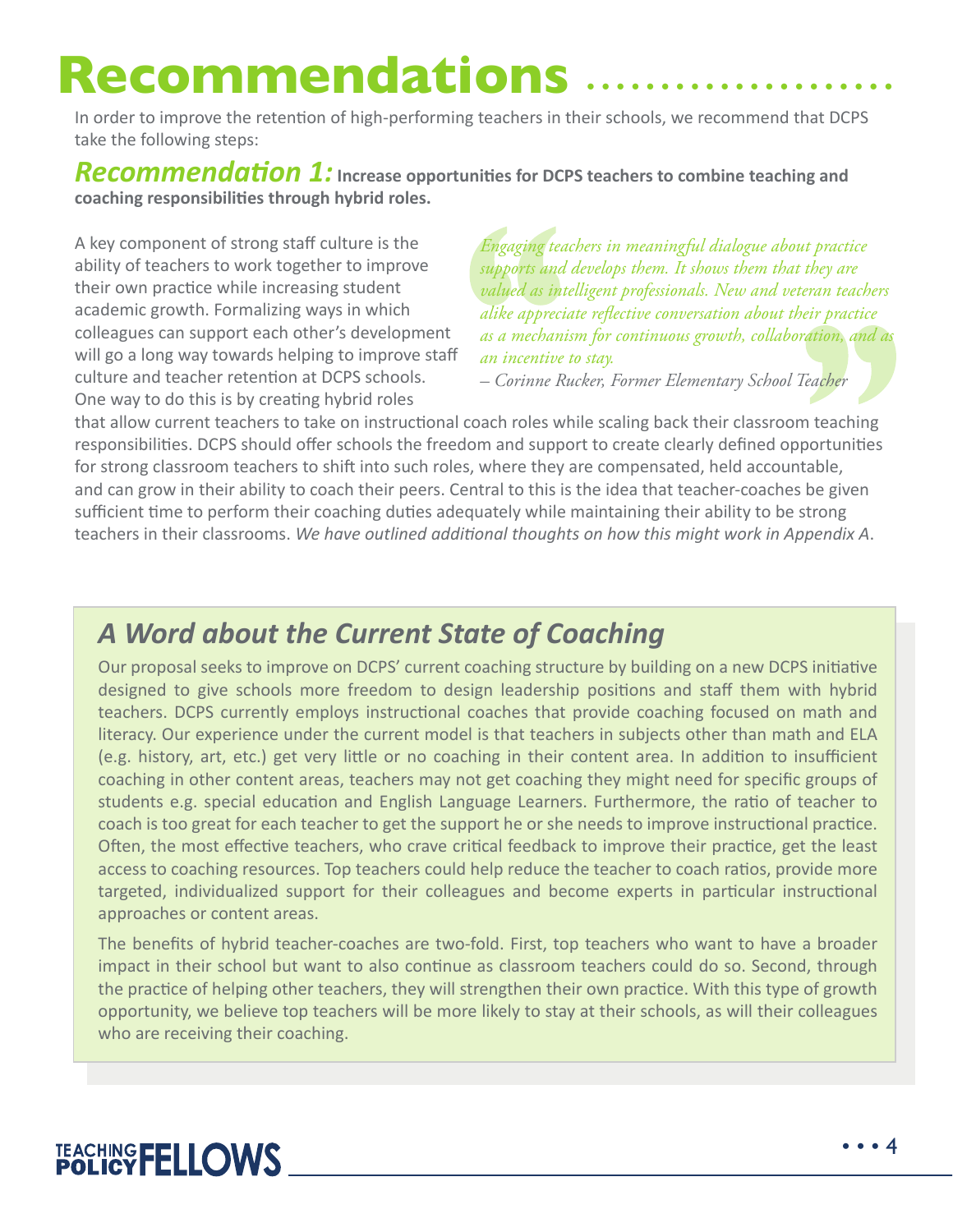*Recommendation 2:* **Pilot an opportunity for deep engagement by a cohort of principals and teacher leaders to help strengthen faculty communities at DCPS schools.**

Teachers will more readily adapt to change, accept challenges and work as a unit when they see themselves not only as individual classroom teachers, but as members of a faculty community. A strong faculty community is characterized by a high level of trust and camaraderie between teachers

*Providing teachers with opportunities to make improvements to the school community allows teachers to feel more invested in their work and encourages them to stay longer for the benefit of their school and students. – Jessica Levknecht, High School Latin Teacher*

with a unified sense of purpose and teacher involvement in the decisions about instruction in a school. DCPS must take on the responsibility for helping school leaders determine how to create such communities at their schools. One way in which the district might do this is to create a cohort-based pilot program, modeled after the successful Family Engagement Collaborative. The program will aim to unite teachers and principals in dramatically improving the faculty community at their school site by creating a space for schools to learn about and share effective faculty community building strategies. This will allow a school to determine strategies, measures and best practices to improve its culture and positively affect teacher retention. *See Appendix B for a more detailed proposal for this pilot program.*

• **Spotlight on Success: Stanton Elementary School**<br>• **Spotlight on Success: Stanton Elementary School**<br>• In the fall of 2010, Stanton Elementary School (Ward 8) became DC Scholars: Stanton Elementary. This<br>• new name came In the fall of 2010, Stanton Elementary School (Ward 8) became DC Scholars: Stanton Elementary. This new name came with a new staff, new principal, new curriculum and a hope that this time, school turnaround might work. The principal and administrative team invested time and energy into building a staff culture of "Team and Family," making Stanton a place where all staff saw themselves as members of the school community, responsible for the success of students both inside and outside of their classroom. The principal and administrative team implemented quarterly town hall-style meetings, a faculty council to share in the decision making with administrators, increased visibility and responsibility of teacher leaders, and the use of various surveys to hear feedback from staff. One result of this investment in faculty community is that DC Scholars: Stanton Elementary saw a 95 percent retention of effective and highly-effective teachers for school year 2012-13.

#### *Recommendation 3:* **Engage teachers to assess the strength of staff culture at each DCPS school.**

We propose that DCPS develops regular feedback cycles that engage teachers and school leaders in evaluating teaching and learning conditions. This would help promote a culture of continuous feedback and improvement. It would also create

*Seeking and recognizing teacher voice in administrative policies can ensure that teachers are involved in and dedicated to positive changes.* 

*–Caroline Kilbourn, High School Social Studies Teacher*

a place of mutual understanding to foster dialogue between all members of the school faculty community, thereby improving teaching and learning outcomes for both students and adults.

We believe that a survey is the most effective tool for soliciting teacher voice and feedback in a structured and data-driven manner. A bi-annual survey would give both the central office and school leaders much needed data on staff culture in each school and better help DCPS understand why teachers leave. The data from the survey could inform school leadership on ways to retain high-performing teachers, improve overall school climate, and provide targeted professional development. This data could also be used to develop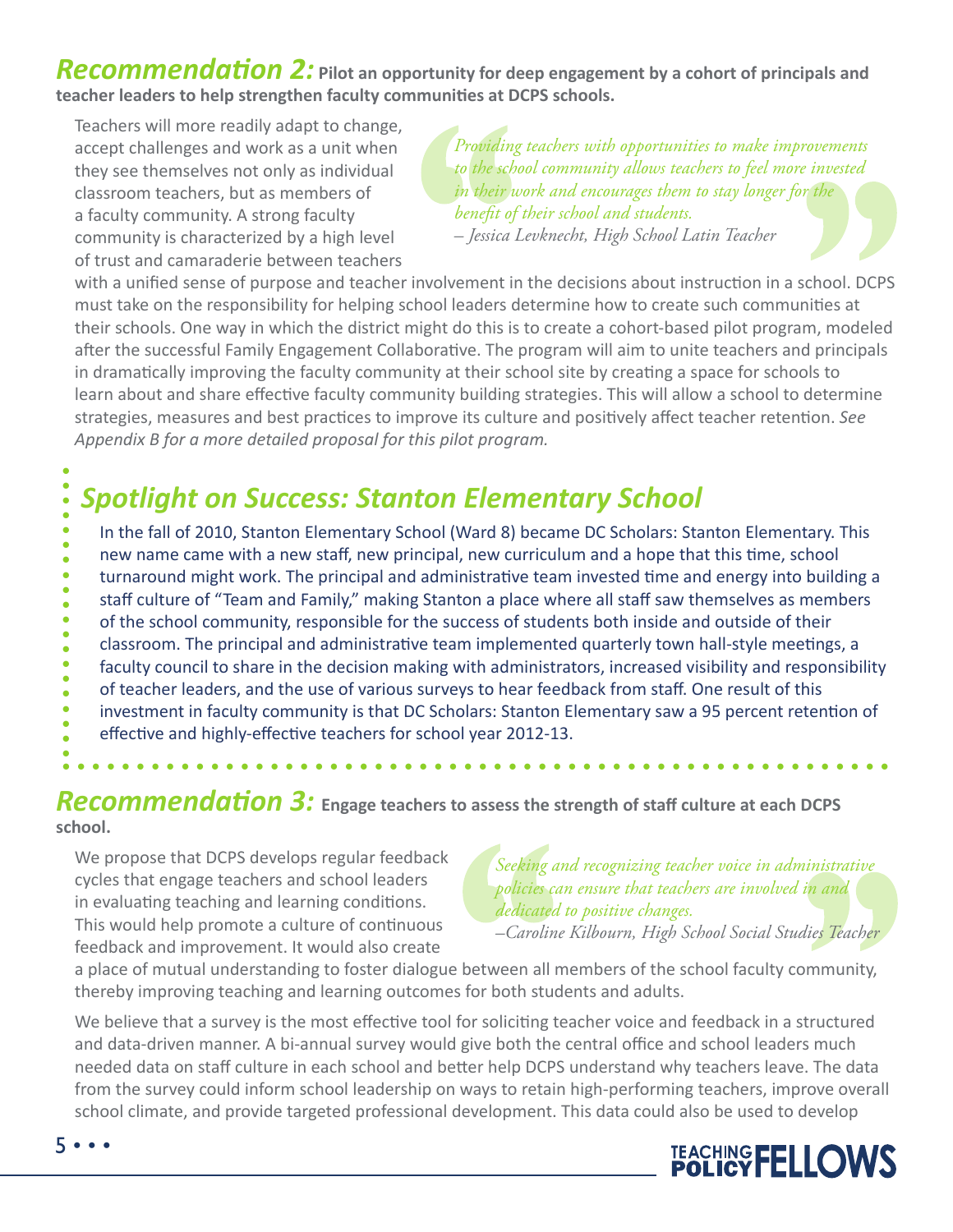targeted action plans to address problem areas, provide appropriate resources to improve teachers' day-today experiences and increase retention.

**• • Spotlight on Success: VAL-ED**<br> **•** • Recently, DCES piloted the Vanderbilt Assessment for Leadership in Education (VAL-ED) survey. VAL-ED is a 360<br>
assessment tool that provides feedback to principals on their leaders Recently, DCPS piloted the Vanderbilt Assessment for Leadership in Education (VAL-ED) survey. VAL-ED is a 360 assessment tool that provides feedback to principals on their leadership behaviors. We welcome this step in the right direction and are pleased that DCPS has been responsive to two cohorts of Teach Plus Teaching Policy Fellows' proposals for a survey. One component of the VAL-ED assessment is culture of learning and professional behavior. This component measures whether a school leader is building "integrated communities of professional practice in the service of student academic and social learning."12 We recommend that DCPS pay close attention to whether this component in particular, as well as the other components from the VAL-ED assessment, gives detailed enough feedback that can assist principals in addressing weaknesses in the staff culture in their buildings. We hope that DCPS will include teachers in their assessment of the usefulness of the feedback provided through the VAL-ED.

Recommendation 4: Publicly report additional DCPS data on access to and retention of top**performing teachers.**

In order to accurately understand how current and new policies are impacting teacher retention and access to effective and highly-effective teachers, we recommend that DCPS track and publish more data on teacher retention at the school level. Specifically, DCPS should:

- 1. Report percentages of teachers who are effective and highly-effective (separately) at each school on the DCPS school profiles site.
- 2. Separate the retention percentages of effective and highly-effective teachers at each school and report both on the DCPS school profiles site.
- 3. Report retention percentages over multiple years using a cohort method to examine if the same effective and highly-effective teachers are staying multiple years at the same school.

Teachers, parents, and other community stakeholders need to understand how well our schools are doing in attracting and retaining top teachers. The community should know where effective and highly-effective teachers teach. Families deserve to know which schools have and retain top teachers in order to make informed decisions about where to send their children. Teachers deserve to make informed decisions about where to teach. They may want to surround themselves with like-minded colleagues so that strong collaboration can take place, and a new teacher may want to enter a building with a high percentage of effective teachers in hopes of finding a mentor. Last, and most importantly, this data will further help DCPS understand on which schools they need to focus to increase the effectiveness of existing teachers or attract additional effective teachers.

### **Conclusion ....**

DCPS has much to celebrate in the policies it has implemented in the last four years to increase the caliber of its teaching force. The District's focus on human capital as the key lever in dramatically improving student outcomes has shown success. However, if DCPS hopes to meet the five goals outlined in DCPS' A Capital Commitment by 2017, <sup>13</sup> it will need to do even more. Improving schools' staff cultures can make a tremendous difference in achieving the important goals that lie ahead.

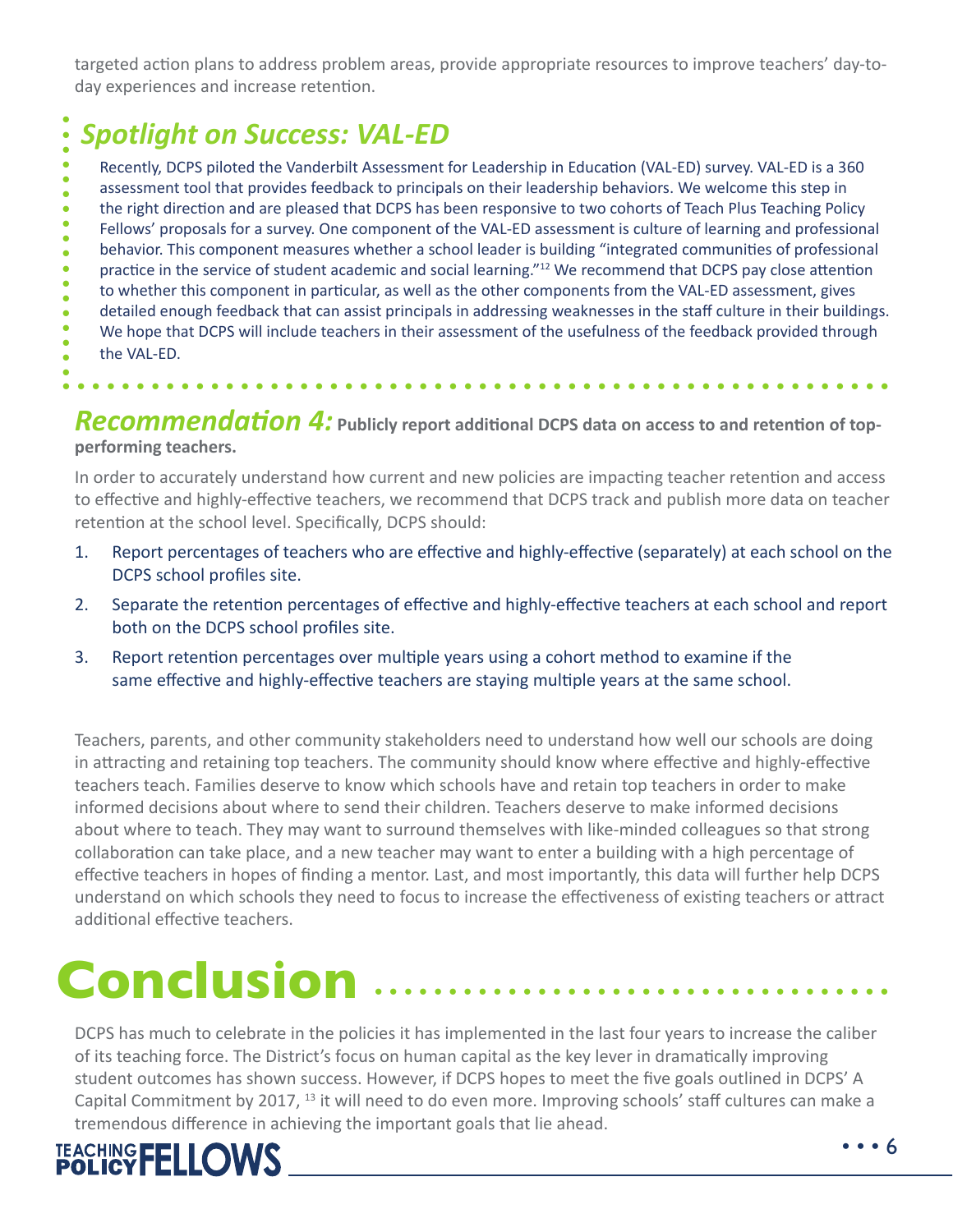### *Washington, D.C. Teaching Policy Fellows:*

| Shane Donovan  | John Howard       |
|----------------|-------------------|
| Meghan Dunne   | Caroline Kilbourn |
| Araceli Flores | Jessica Levknecht |
| Laurel Horn    | Megan Lucas       |

Elizabeth Malcolm Josie Malone Wagma Mommandi Anna Salzberg

Claire Steinbeck Ashlee Watson

Candace Crawford, Executive Director Sheri Wallach, Policy Program Lead Teach Plus Washington, D.C.

### **End Notes**

1. See in the press Henderson, K. (2013, April 28). Quiet but Critical School Reform. The Washington Post. http://www. washingtonpost.com/opinions/quiet-critical-school-reform-at-dc-public-schools/2013/04/26/905de740-a943-11e2-b029- 8fb7e977ef71\_story.html and Takahashi, P. (2014, March 21). In school reform, 'caliber of the teacher matters,' D.C. chancellor tells Nevada educators. Las Vegas Sun.

2. We used retention percentages of effective and highly effective teachers reported in the D.C. Public Education Reform Amendment Act (PERAA) report by EdCORE for SY09-10 (89%) and SY10-11 (84.7%) and School Profiles for SY11-12 (75%). In SY 12-13, DCPS reports a district average of 83% on its School Profiles; this year is not comparable to the three previous years because DCPS raised the minimum score for a teacher to be rated effective. See EdCORE (Sept. 6, 2013). Evaluation of the DC Public Education Reform Amendment Act (PERAA): Report No. 2: School Year 2011-2012. http://dcauditor.org/sites/default/files/ DCA132013.pdf and Safe and Effective Schools. School Profiles. Retrieved August 24, 2013, from http://profiles.dcps.dc.gov/ scorecard.

3. EdCORE (Sept. 6, 2013). Evaluation of the DC Public Education Reform Amendment Act (PERAA): Report No. 2: School Year 2011-2012. http://dcauditor.org/sites/default/files/DCA172013.pdf

4. Ibid

5. TNTP (2012). Keeping Irreplaceables in D.C. Public Schools: Lessons in Smart Teacher Retention. http://tntp.org/assets/ documents/TNTP\_DCIrreplaceables\_2012.pdf for more analysis and commentary on this issue.

6. Idib

7. Johnson, S., Kraft, M. and Papay, J. (October 2012). How Context Matters in High-Need Schools: The Effects of Teachers' Working Conditions on Their Professional Satisfaction and Their Students' Achievement. Teachers College Record Volume 114.

8. Boyd, D., Grossman, P., Ing, M., Lankford, H., Loeb, S., & Wyckoff, J. (May 2009). The influence of school administrators on teacher retention decisions. (Working Paper No. 25) Washington, D.C.: National Center for Analysis of Longitudinal Data in Education. http://www.caldercenter.org/publications/upload/1001287\_calderworkingpaper25.pdf

9. Almy, S. and Tooley, M. (2012). Building and Sustaining Talent. Creating Conditions in High-Poverty Schools That Support Effective Teaching and Learning. Washington, D.C.: The Education Trust. http://www.edtrust.org/sites/edtrust.org/files/Building\_ and Sustaining Talent.pdf

10. Johnson, S., Kraft, M. and Papay, J. (October 2012). How Context Matters in High-Need Schools: The Effects of Teachers' Working Conditions on Their Professional Satisfaction and Their Students' Achievement. Teachers College Record Volume 114.

11. Ladd, H (2009). Teachers' perceptions of their working conditions: How predictive of policy relevant outcomes? (Working Paper No. 33). Washington, DC: National Center for Analysis of Longitudinal Data in Education. http://www.caldercenter.org/ upload/Working-paper-33\_FINAL.pdf

12. Discovery Education (2009). Val-Ed Handbook: Implementation and Interpretation. Silver Spring, MD: Discovery Communications, LLC.http://valed.discoveryeducation.com/pdfs/DEA.HNDBK.VALED.2\_web.pdf

13. You can find the Capital Commitment on DCPS' website at http://dcps.dc.gov/DCPS/Files/downloads/ABOUT%20DCPS/ Strategic-Plan/DCPS-Capital-Commitment-Strategic-Plan-April-2012.pdf.



7 • • •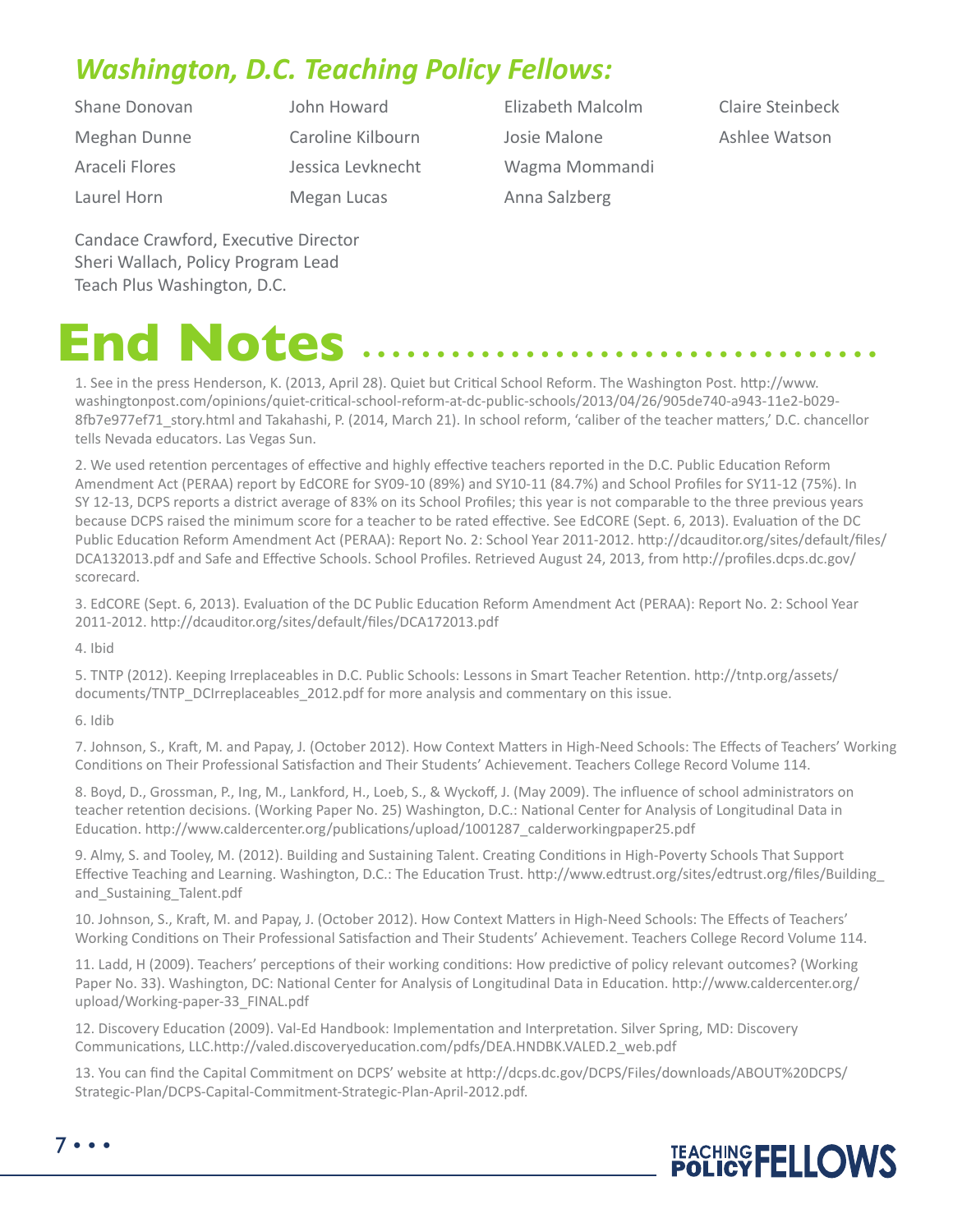#### *Appendix A.1*

The proposal seeks to ensure guaranteed release time to give teachers adequate time to perform their teaching and coaching roles effectively. We know that school budgets are limited so we have attempted to implement our proposal through adjusting master schedules. These shifts are probably easiest to implement at the middle school or perhaps high school level. Below we have created a draft middle school master schedule to provide a model of how it might accommodate hybrid teacher coach positions.

#### **DCPS Middle School Traditional (Non-Block) Schedule for ELA Teachers**

*There are two teachers per content per grade level.*

*Each teacher teaches three, 80-minute periods of English Language Arts with approx. 25 students/class. Grade level teachers share planning time and lunch time off for a combined total of 120 minutes of flex time/* day.

|               | <b>Teacher 6A</b>  |           |             | <b>Teacher 6B</b>  |           |             |
|---------------|--------------------|-----------|-------------|--------------------|-----------|-------------|
|               | 8:30-9:00 (30)     | Advisory  |             | 8:30-9:00 (30)     | Advisory  |             |
| Friday        | $9:05-10:25(80)$   | Planning  |             | $9:05-10:25(80)$   | Planning  |             |
|               | 10:30-11:10 (40)   | Period 1a | 25 Students | 10:30-11:10 (40)   | Period 1a | 25 Students |
| $\mathbf{r}$  | $11:15-11:50(35)$  | Lunch     |             | $11:15-11:50(35)$  | Lunch     |             |
|               | 11:55-12:35 (40)   | Period 1b |             | 11:55-12:35 (40)   | Period 1b |             |
|               | 12:40-2:00 (80)    | Period 2  | 25 Students | 12:40-2:00 (80)    | Period 2  | 25 Students |
| <b>Monday</b> | $2:05-3:25(80)$    | Period 3  | 25 Students | $2:05-3:25(80)$    | Period 3  | 25 Students |
|               |                    |           |             |                    |           |             |
|               | <b>Teacher 7A</b>  |           |             | <b>Teacher 7B</b>  |           |             |
|               | 8:30-9:00 (30)     | Advisory  |             | 8:30-9:00 (30)     | Advisory  |             |
| Friday        | $9:05 - 10:25(80)$ | Period 1  | 25 Students | $9:05-10:25(80)$   | Period 1  | 25 Students |
| f,            | 10:30-11:50 (80)   | Planning  |             | 10:30-11:50 (80)   | Planning  |             |
|               | 11:55-1:15 (80)    | Period 2  | 25 Students | 11:55-1:15 (80)    | Period 2  | 25 Students |
| <b>Monday</b> | $1:20-2:00(40)$    | Lunch     |             | $1:20-2:00(40)$    | Lunch     |             |
|               | $2:05-3:25(80)$    | Period 3  | 25 Students | $2:05-3:25(80)$    | Period 3  | 25 Students |
|               |                    |           |             |                    |           |             |
|               | <b>Teacher 8A</b>  |           |             | <b>Teacher 8B</b>  |           |             |
|               | 8:30-9:00 (30)     | Advisory  |             | $8:30-9:00(30)$    | Advisory  |             |
| Friday        | $9:05-10:25(80)$   | Period 1  | 25 Students | $9:05 - 10:25(80)$ | Period 1  | 25 Students |
|               | 10:30-11:50 (80)   | Period 2  | 25 Students | 10:30-11:50 (80)   | Period 2  | 25 Students |
|               | 11:55-12:35 (40)   | Lunch     |             | 11:55-12:35 (40)   | Lunch     |             |
| Monda         | 12:40-2:00 (80)    | Period 3  | 25 Students | 12:40-2:00 (80)    | Period 3  | 25 Students |
|               | $2:05 - 3:25(80)$  | Planning  |             | $2:05 - 3:25(80)$  | Planning  |             |
|               | TEACHING FELLOWS   |           |             |                    |           | $\cdot$ 8   |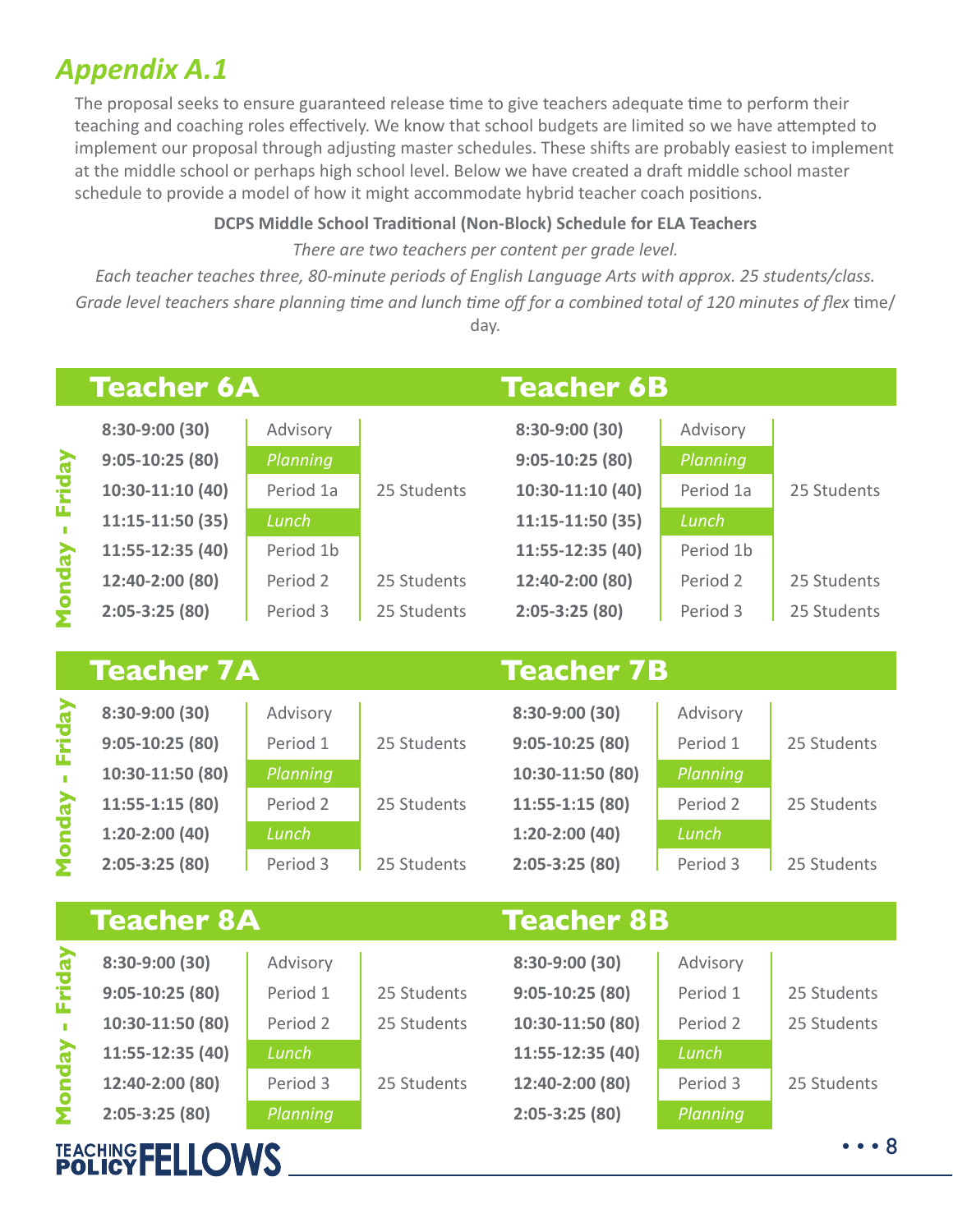#### *Appendix A.2*

DCPS Middle School Traditional (Non-Block) Schedule for ELA Teachers

1 ELA Hybrid Teacher Coach (Teacher 7A)

*One of the six ELA teachers becomes the Hybrid Teacher Coach (HTC) for that content area. An HTC will have one additional planning period (80 minutes) per day in order to complete his/her coaching duties. This gives the HTC 200 minutes of flex time/day (on average) to divide accordingly for responsibilities related to both roles.*

**Below is a mock schedule for how an HTC (Teacher 7A) might allot time for coaching duties.**

#### **Teache**

**Monday**

| 8:30-9:00 (30)   |
|------------------|
| $9:05-10:25(80)$ |
| 10:30-11:50 (80) |
| 11:55-1:15 (80)  |
| 1:20-2:00 (40)   |
| 2:05-3:25 (80)   |

| r 7A               |                                                                                                         |                                     | <b>Teacher 7B</b> |          |             |
|--------------------|---------------------------------------------------------------------------------------------------------|-------------------------------------|-------------------|----------|-------------|
| $\left( 0 \right)$ | Advisory                                                                                                |                                     | 8:30-9:00 (30)    | Advisory |             |
| 80)                | Period 1                                                                                                | 30 Students                         | $9:05-10:25(80)$  | Period 1 | 30 Students |
| (80)               | Planning                                                                                                |                                     | 10:30-11:50 (80)  | Planning |             |
| 80)                | Period 2                                                                                                | 30 Students                         | 11:55-1:15 (80)   | Period 2 | 30 Students |
| 0)                 | Lunch                                                                                                   |                                     | $1:20-2:00(40)$   | Lunch    |             |
| $\mathbf{0}$       | Coaching<br>20 minutes each.<br>40 minutes of planning to create<br>debrief notes, find resources, plan | Observe Teacher 6A & Teacher 6B for | $2:05-3:25(80)$   | Period 3 | 30 Students |

#### **Teacher 7A**

#### **Teacher 7B**

| <b>Arpsen</b> | $8:30-9:00(30)$<br>$9:05-10:25(80)$<br>10:30-11:50 (80) | Advisory<br>Period 1<br>Coaching<br>20 minutes each.<br>40 minutes of planning to create<br>debrief notes, find resources, plan<br>individualized PD, etc. | 30 Students<br>Observe Teacher 8A & Teacher 8B for | 8:30-9:00 (30)<br>$9:05-10:25(80)$<br>10:30-11:50 (80) | Advisory<br>Period 1<br>Planning | 30 Students |
|---------------|---------------------------------------------------------|------------------------------------------------------------------------------------------------------------------------------------------------------------|----------------------------------------------------|--------------------------------------------------------|----------------------------------|-------------|
|               | $11:55-1:15(80)$                                        | Period 2                                                                                                                                                   | 30 Students                                        | $11:55-1:15(80)$                                       | Period 2                         | 30 Students |
|               | $1:20-2:00(40)$                                         | Lunch                                                                                                                                                      |                                                    | $1:20-2:00(40)$                                        | Lunch                            |             |
|               | $2:05-3:25(80)$                                         | Planning                                                                                                                                                   |                                                    | $2:05-3:25(80)$                                        | Period 3                         | 30 Students |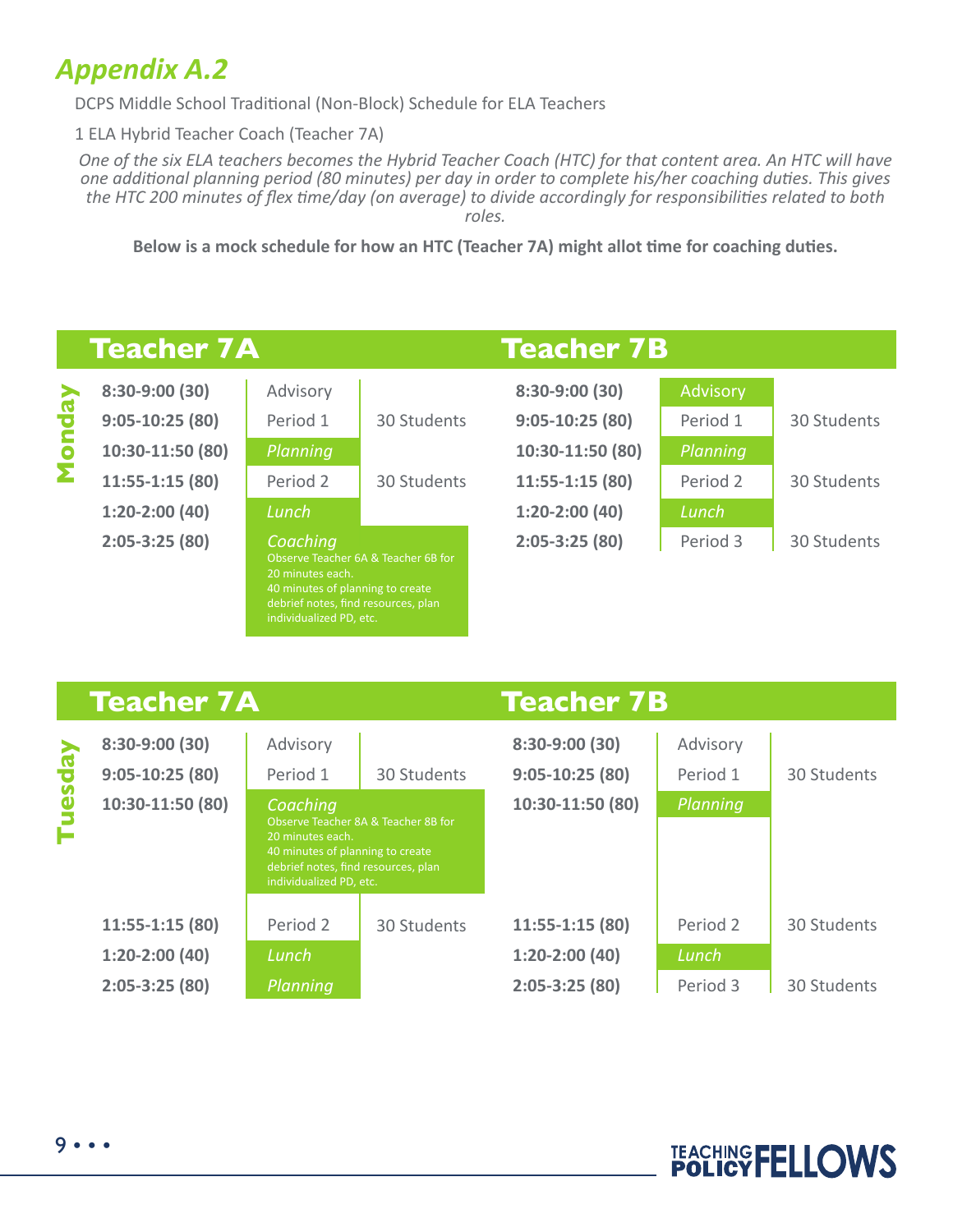#### **Teacher 7A**

Wednesday **Wednesday** **8:30-9:00 (30) 9:05-10:25 (80) 10:30-11:50 (80) 11:55-1:15 (80) 1:20-2:00 (40) 2:05-3:25 (80)**

| Advisory |             |
|----------|-------------|
| Period 1 | 30 Students |
| Planning |             |
| Period 2 | 30 Students |
| Lunch    |             |

#### *Coaching*

*Observe Teacher 7A for 20 minutes 60 minutes of planning to create debrief* 

| Teacher 7B       |          |             |  |  |
|------------------|----------|-------------|--|--|
| 8:30-9:00 (30)   | Advisory |             |  |  |
| $9:05-10:25(80)$ | Period 1 | 30 Students |  |  |
| 10:30-11:50 (80) | Planning |             |  |  |
| 11:55-12:35 (40) | Period 2 | 30 Students |  |  |
| 12:40-2:00 (80)  | Lunch    |             |  |  |
| $2:05-3:25(80)$  | Period 3 | 30 Students |  |  |

#### **Teacher 7A**

Thursday **Thursday**

| 8:30-9:00 (30)   | Advisory                                                   |                                          | 8:30-9:00 (30)      | Advisory |             |
|------------------|------------------------------------------------------------|------------------------------------------|---------------------|----------|-------------|
| $9:05-10:25(80)$ | Period 1                                                   | 30 Students                              | $9:05-10:25(80)$    | Period 1 | 30 Students |
| 10:30-11:50 (80) | Coaching                                                   |                                          | 10:30-11:50 (80)    | Planning |             |
|                  | <b>Debrief Observation Meeting with</b><br>$11:15 - 11:50$ | Teacher 6A for 30 minutes (any time from |                     |          |             |
|                  | Planning                                                   |                                          |                     |          |             |
| $11:55-1:15(80)$ | Period 2                                                   | 30 Students                              | $11:55 - 12:35(40)$ | Period 2 | 30 Students |
| $1:20-2:00(40)$  | Lunch                                                      |                                          | $1:20-2:00(40)$     | Lunch    | 30 Students |
| $2:05-3:25(80)$  | Planning                                                   |                                          | $2:05-3:25(80)$     | Period 3 |             |

**Teacher 7B**

|        | <b>Teacher 7A</b> |                                                                                                |                                                                                     | <b>Teacher 7B</b> |          |             |
|--------|-------------------|------------------------------------------------------------------------------------------------|-------------------------------------------------------------------------------------|-------------------|----------|-------------|
|        | 8:30-9:00 (30)    | Advisory                                                                                       |                                                                                     | 8:30-9:00 (30)    | Advisory |             |
| Friday | $9:05-10:25(80)$  | Period 1                                                                                       | 30 Students                                                                         | $9:05-10:25(80)$  | Period 1 | 30 Students |
|        | 10:30-11:50 (80)  | Coaching<br><b>Debrief Observation Meeting with</b><br><b>Debrief Observation Meeting with</b> | Teacher 7B for 30 minutes (10:30-11:00)<br>Teacher 6B for 30 minutes (any time from | 10:30-11:50 (80)  | Planning |             |
|        |                   | $11:15 - 11:50$<br>Planning                                                                    |                                                                                     |                   |          |             |
|        | $11:55-1:15(80)$  | Period 2                                                                                       | 30 Students                                                                         | $11:55-1:15(80)$  | Period 2 | 30 Students |
|        | $1:20-2:00(40)$   | Lunch                                                                                          |                                                                                     | $1:20-2:00(40)$   | Lunch    |             |
|        | $2:05-3:25(80)$   | Coaching<br><b>Debrief Observation Meeting with</b><br>Planning                                | Teachers 8A and 8B for 30 minutes each                                              | $2:05-3:25(80)$   | Period 3 | 30 Students |

### TEACHING **FELLOWS**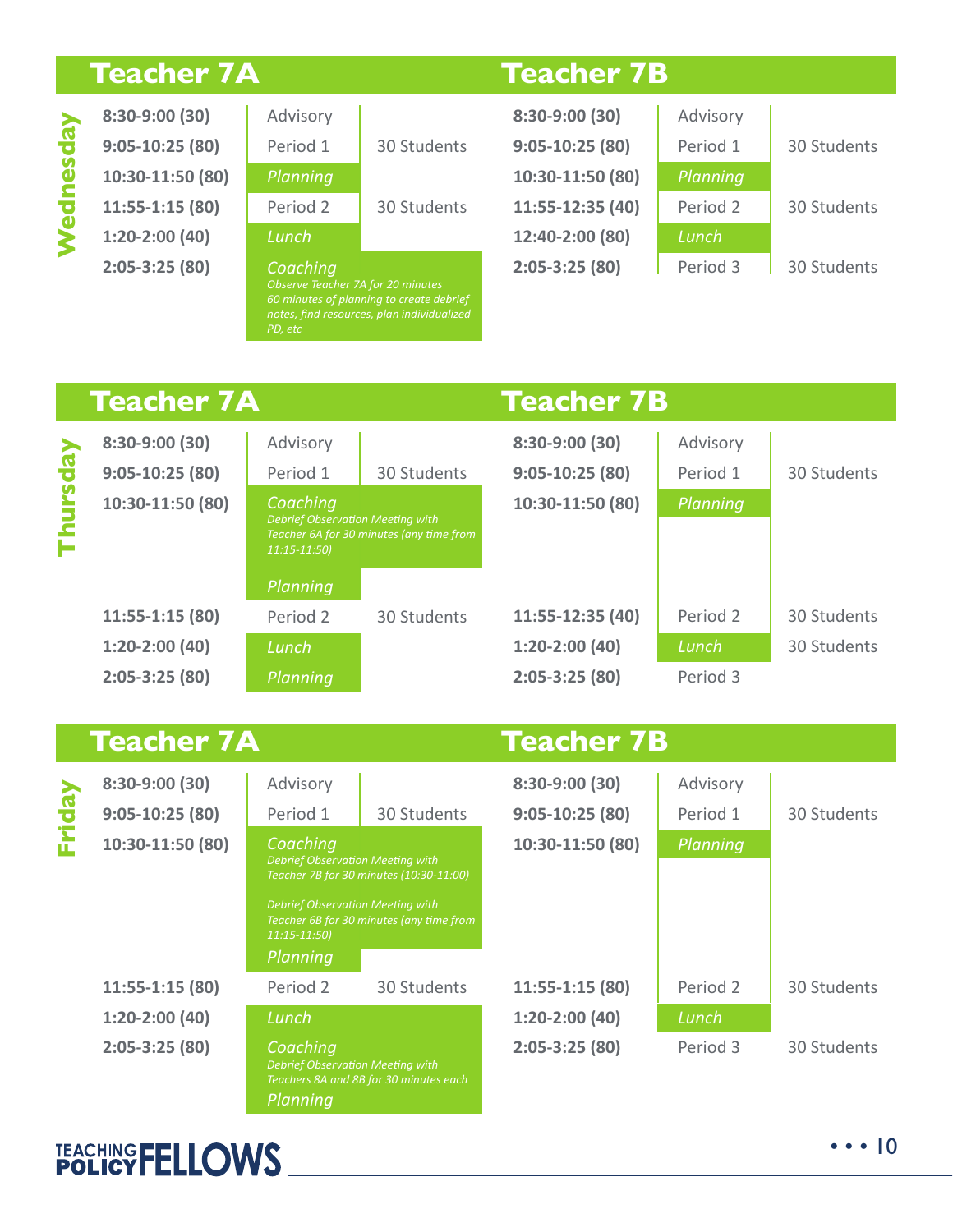### *Appendix B*

#### **Action Steps for Faculty Community Collaborative**

The Faculty Community Collaborative aims to unite teachers and principals in dramatically improving the faculty community at their school site. By establishing a cohort of interested teachers and their principals, DCPS will be able to pilot some of the strategies, measures and best practices that have worked in other schools.

#### *Step I: Identify schools*

The Faculty Community Collaborative would work with schools that have the capacity to craft their school's faculty community from the ground up. Such schools may include:

- 1. Schools experiencing leadership changes
- 2. Schools who have been consolidated
- 3. Schools with a significant percentage of new teachers
- 4. Schools that have small academies within their school, such as 9th grade academies

#### *Step II:* Articulate roles and responsibilities

We imagine that each school will be represented in the collaborative by their principal and two teacher leaders. Principals and teacher leaders would attend the first two of a series of professional development sessions together to lay a foundation for their work at the school level. While the principal would be invited to all of the remaining professional development sessions, teacher leaders would be required to attend. Teacher leaders would bring back documentation of their efforts to build faculty community for feedback and celebration during the sessions. The chart below provides more details about the scope of the professional development.

![](_page_10_Picture_11.jpeg)